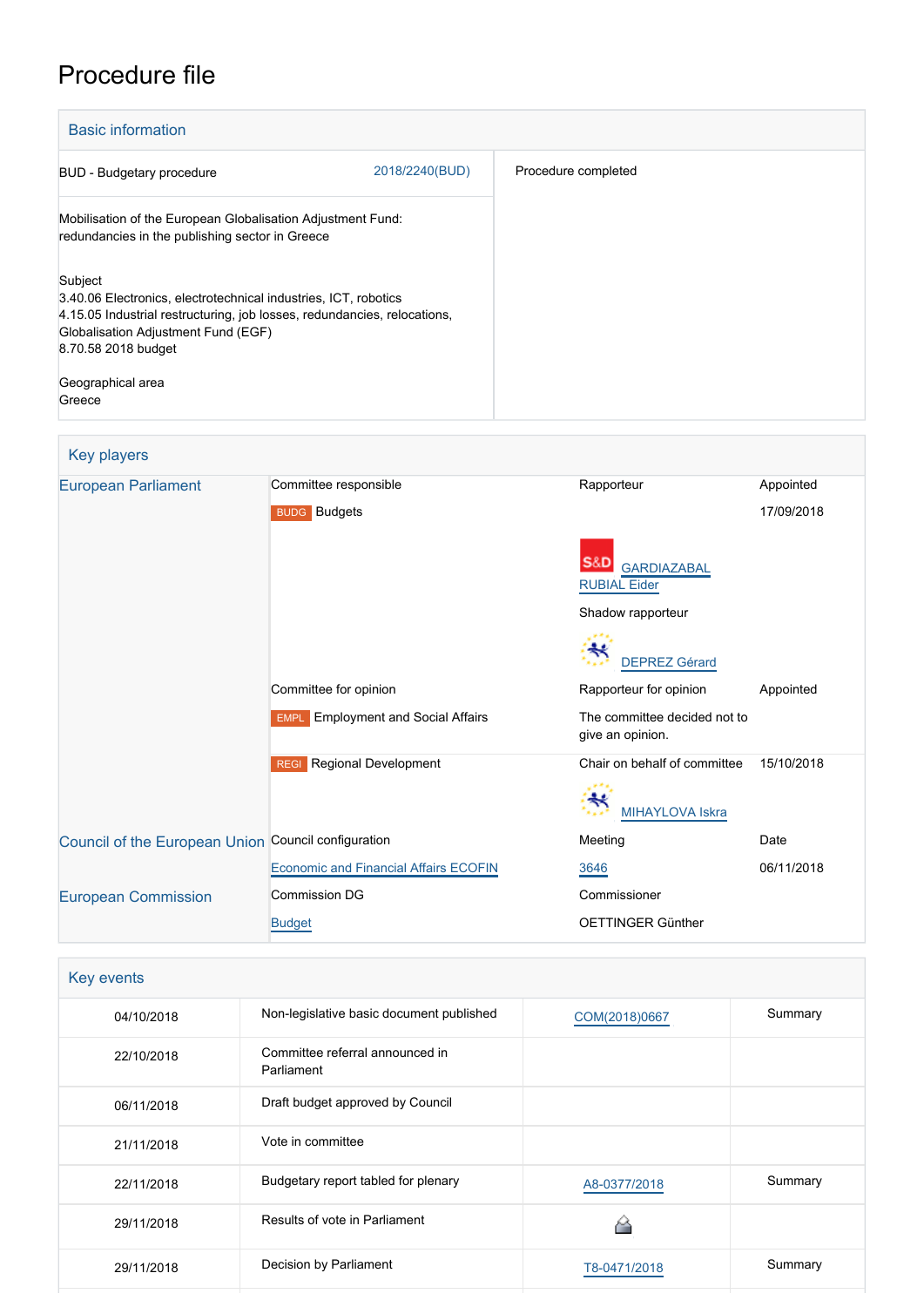| <b>Technical information</b> |                           |  |  |
|------------------------------|---------------------------|--|--|
| Procedure reference          | 2018/2240(BUD)            |  |  |
| Procedure type               | BUD - Budgetary procedure |  |  |
| Procedure subtype            | Mobilisation of funds     |  |  |
| Other legal basis            | Rules of Procedure EP 159 |  |  |
| Stage reached in procedure   | Procedure completed       |  |  |
| Committee dossier            | BUDG/8/14733              |  |  |

### Documentation gateway

| Non-legislative basic document                      |             | COM(2018)0667 | 04/10/2018 | EC. | Summary |
|-----------------------------------------------------|-------------|---------------|------------|-----|---------|
| Specific opinion                                    | <b>REGI</b> | PE629.508     | 18/10/2018 | EP  |         |
| Committee draft report                              |             | PE629.510     | 19/10/2018 | EP  |         |
| Amendments tabled in committee                      |             | PE630.375     | 06/11/2018 | EP  |         |
| Budgetary report tabled for plenary, 1st<br>reading |             | A8-0377/2018  | 22/11/2018 | EP  | Summary |
| Budgetary text adopted by Parliament                |             | T8-0471/2018  | 29/11/2018 | EP  | Summary |

### Final act

 [Decision 2019/275](https://eur-lex.europa.eu/smartapi/cgi/sga_doc?smartapi!celexplus!prod!CELEXnumdoc&lg=EN&numdoc=32019D0275) [OJ L 054 22.02.2019, p. 0001](https://eur-lex.europa.eu/legal-content/EN/TXT/?uri=OJ:L:2019:054:TOC)

## Mobilisation of the European Globalisation Adjustment Fund: redundancies in the publishing sector in Greece

PURPOSE: to mobilise the European Globalisation Adjustment Fund (EGF) to assist Greece facing redundancies in the publishing sector.

PROPOSED ACT: Decision of the European Parliament and the Council.

CONTENT: the rules applicable to financial contributions from the European Globalisation Adjustment Fund (EGF) are laid down in Regulation (EU) No 1309/2013 of the European Parliament and of the Council on the European Globalisation Adjustment Fund (2014-2020) and repealing Regulation (EC) No 1927/2006.

In this context, the Commission examined the application for mobilisation of the EGF for Greece and has concluded the following:

Greece - EGF/2018/003 EL/Attica publishing: on 22 May 2018, Greece submitted an application EGF/2018/003 EL/Attica publishing for a financial contribution from the EGF, following 550 redundancies in the publishing sector in the NUTS level 2 region of Attica with the following enterprises: Lambrakis Press SA, Ethnos Publications SA and Pegasus Magazines Publications.

In order to establish the link between the redundancies the global financial and economic crisis, Greece argues that over the period 2008-2016 Greeces per capita real GDP declined by 25 %, (from EUR 22 600 to EUR 17 000) and unemployment increased by almost 16 percentage points (from 7.8 % to 23.6 %).

Because of rising unemployment and decreasing salaries, household income in Greece has been declining since the beginning of the economic and financial crisis in 2008. Household consumption in Greece steadily declined over the period 2008-2013 and has been flat since then. Households have substantially cut all non-essential expenses and reduced some of the essential ones.

Over the period 2011-2017, daily and periodical press sales plummeted in Greece. Newspapers sales fell from 144 million copies in 2011 to 57 million in 2017 and magazines sales fell from 60 million copies to 23 million.

The events giving rise to these redundancies are the great cut back in advertising expenditure of big advertisers, such car producers and banks, and the decline in daily and periodical press sales. The decline in sales is also related to readers audiences' shift from printed press to electronic press.

Over the decade 2005-2014, the publishing sectors turnover fell by 56.4 %.

Basis of the Greek request: Greece submitted the application under the intervention criteria of Article 4(1)(b) of the EGF Regulation, which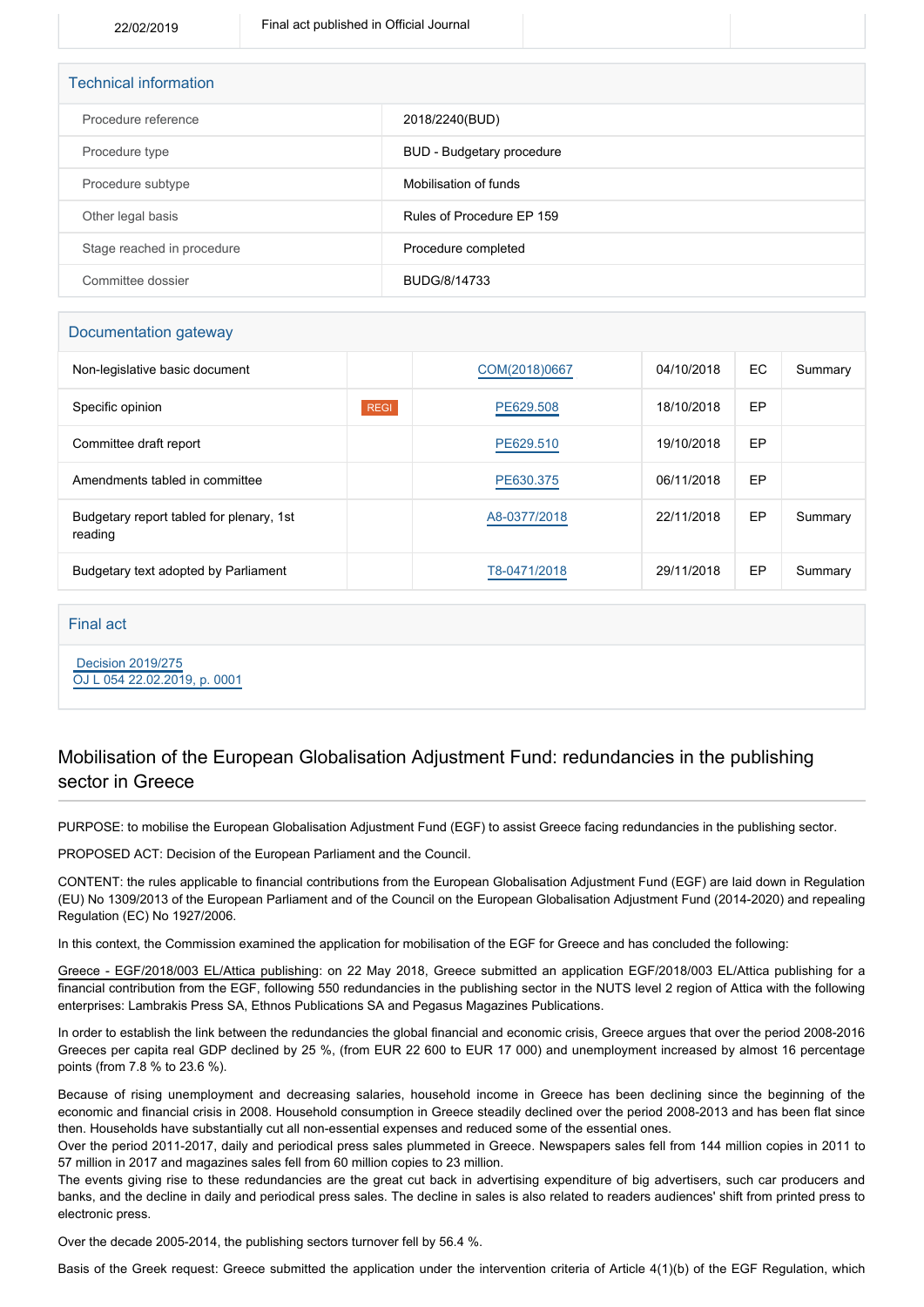requires at least 500 workers being made redundant over a reference period of nine months in enterprises operating in the same economic sector defined at NACE Revision 2 Division and located in one region or two contiguous regions defined at NUTS 2 level in a Member State. The reference period of nine months for the application runs from 29 May 2017 to 28 February 2018. There were 550 redundancies in the economic sector.

All the redundancies occurred in Attica. The expected impact in the territory is linked to the difficulties of redeployment due to the scarcity of jobs and the great number of job-seekers, in particular long-term. Attica accounts for 34.7 % of total Greek unemployment and for 36 % of long term unemployment.

The personalised services to be provided to redundant workers include the following actions: (i) occupational guidance; (ii) training, retraining and vocational training; (iii) contribution to business start-up; (iv) job search allowance and training allowance; (v) hiring incentives.

BUDGETARY IMPLICATION: having examined the application in respect of the conditions set out in Article 13(1) of the EGF Regulation, and having taken into account the number of targeted beneficiaries, the proposed actions and the estimated costs, the Commission proposes to mobilise the EGF for the amount of EUR 2 308 500, representing 60 % of the total costs of the proposed actions, in order to provide a financial contribution for the application.

The proposed decision to mobilise the EGF will be taken jointly by the European Parliament and the Council, as laid down in point 13 of the Interinstitutional Agreement of 2 December 2013 between the European Parliament, the Council and the Commission on budgetary discipline, on cooperation in budgetary matters and on sound financial management.

At the same time as it presents this proposal for a decision to mobilise the EGF, the Commission will present to the European Parliament and to the Council a proposal for a transfer to the relevant budgetary line for the requested amount.

# Mobilisation of the European Globalisation Adjustment Fund: redundancies in the publishing sector in Greece

The Committee on Budgets adopted the report by Eider GARDIAZABAL RUBIAL (S&D, ES) on the proposal for a decision of the European Parliament and of the Council on the mobilisation of the European Globalisation Adjustment Fund for an amount of EUR 2 308 500 in commitment and payment appropriations to assist Greece which is facing redundancies in the publishing sector.

The European Globalisation Adjustment Fund (EGF) is intended to provide support to redundant workers and self-employed persons who have ceased to work due to major structural changes in world trade patterns as a result of globalisation, due to the persistence of the global financial and economic crisis, or due to a new global financial and economic crisis, and to help them reintegrate into the labour market.

Basis for Greeces application: Greece submitted an application for a financial contribution from the EGF, following redundancies in the publishing industry in the Attica region. The request concerns 550 redundant workers, many of whom are women (41.82%). 14.73% of the dismissed workers are over 55 years of age and 1.6% are under 30 years of age.

Since the redundancies in three companies active in the Greek publishing sector are expected to have a significant negative impact on the local economy, Members agree with the Commission that the conditions laid down in Article 4(1)(b) of the Fund Regulation are met and that Greece is entitled, under this Regulation, to a financial contribution of EUR 2 308 500, representing 60% of the total cost of EUR 3 847 500.

Reasons for the redundancies: according to Greece, the redundancies are linked to the global financial and economic crisis, and in particular to its effects on the Greek economy, in particular the fall in real GDP per capita, the rise in unemployment, the fall in wages and household incomes and the rapid digital evolution which, combined with the reduction in advertising expenditure by major advertisers, is transforming the publishing sector, which is facing a decline in advertising and commercial revenues.

The report highlights the importance of active labour market measures co-financed by the EGF to improve the chances of re-integrating these vulnerable groups into the labour market.

Package of personalised services: Members note that Greece is considering five types of actions for redundant employees covered by this request: (i) vocational guidance and job search assistance, (ii) training, retraining and vocational training according to labour market needs, (iii) contribution to business creation, (iv) job search allowance and training allowance and (v) incentives to hire.

Financial allowances and incentives, i.e. recruitment incentives, job-search allowances and training allowances, are close to the maximum of 35% set by the EGF Regulation. No measures are planned for young people who are not employed and not in education and training (NEET), although NEET rates remain high in Greece.

Members stress that financial allocations are granted subject to the active participation of the beneficiaries concerned and can provide a real incentive in the specific economic context of Greece. They also recall that the design of the coordinated package of personalised services should anticipate future labour market prospects and skills requirements and be compatible with the transition to a resource-efficient and sustainable economy.

# Mobilisation of the European Globalisation Adjustment Fund: redundancies in the publishing sector in Greece

The European Parliament adopted by 556 votes to 76 with 4 abstentions a resolution on the proposal for a decision of the European Parliament and of the Council on the mobilisation of the European Globalisation Adjustment Fund following a request from Greece -EGF/2018/003 EL/Attica publishing.

Parliament approved the proposal for a decision to mobilise the EGF in order to provide a financial contribution of EUR 2 308 500 in commitment and payment appropriations in the framework of the Union budget for 2018 to assist Greece facing redundancies in the publishing sector.

It is recalled that on 22 May 2018, Greece submitted an application for EGF assistance following 550 redundancies in the Attica region.